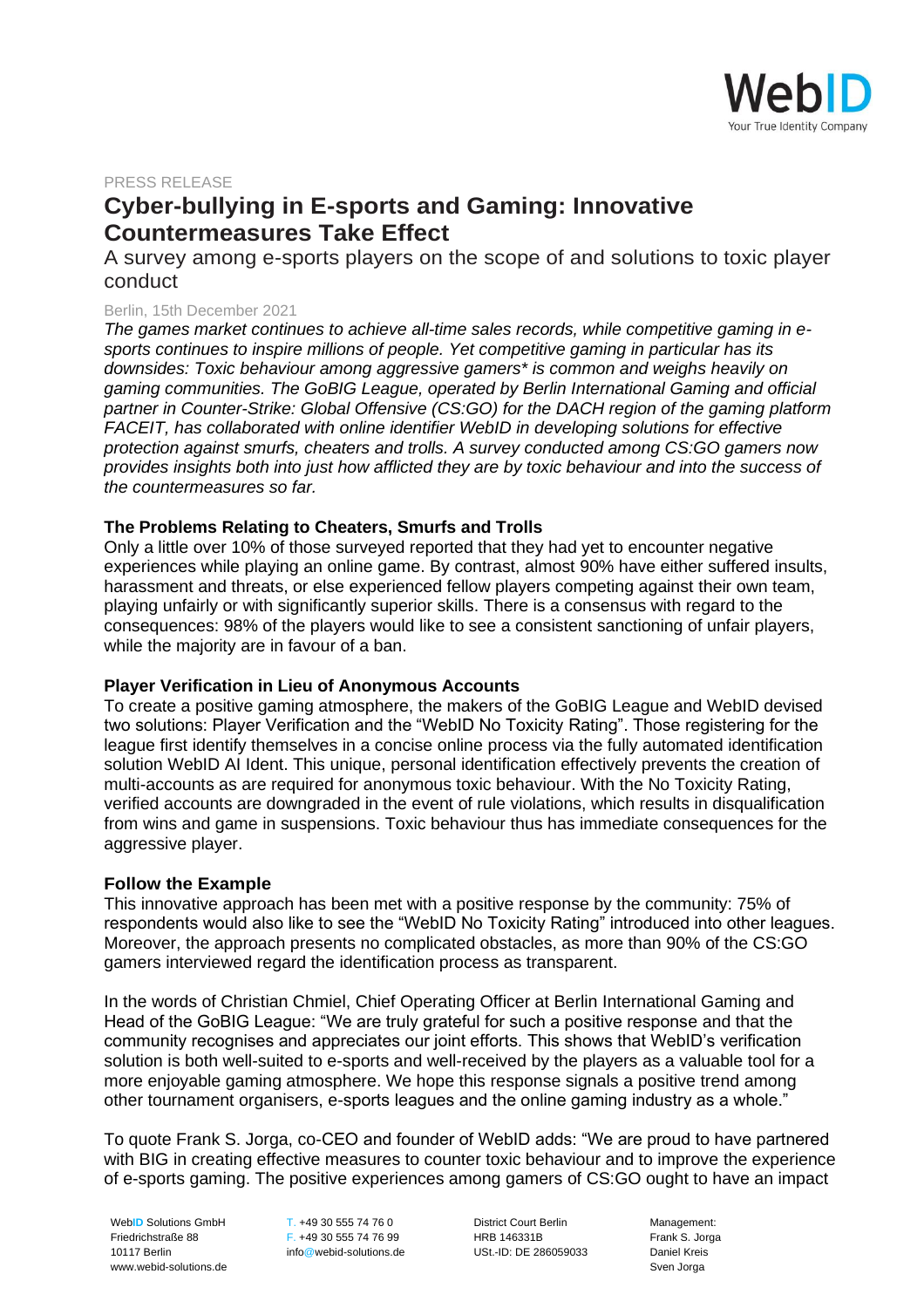

on the entire industry, enabling people of all genders and ages to enjoy gaming free of the anxiety associated with cyberbullying. As a partner in the scene, we will play our part in establishing such safety standards by providing our solutions."

#### **The Importance of Data Security**

In addition to the discoveries relating to cyberbullying and the efficacy of countermeasures, the survey also sheds light on fundamental aspects of online processes. For almost 90% of esportsmen surveyed, the security of their data is the single most important feature of the identification process: Here, the technology adopted is compelling, with 86% rating data security as very good or good.



#### **Contact**

Melanie Rinollo | Public Relations [melanie.rinollo@webid-solutions.de](mailto:melanie.rinollo@webid-solutions.de) +49 151 42221651

#### **About WebID AI Ident**

AI Ident is WebID's fully automated identity verification tool featuring AI and biometrics. With this tool, companies are able to verify the identity documents and identities of their customers in order to protect against online fraud and to facilitate the digital know-your-customer process. Due to artificial intelligence and biometrics, the process is exceptionally rapid and secure in application, and also complies with data protection regulations in compliance with the German

Friedrichstraße 88 F. +49 30 555 74 76 99 HRB 146331B Frank S. Jorga 10117 Berlin info@webid-solutions.de USt.-ID: DE 286059033 Daniel Kreis www.webid-solutions.de Sven Jorga and Sven Jorga and Sven Jorga and Sven Jorga and Sven Jorga and Sven Jorga and Sven Jorga and Sven Jorga and Sven Jorga and Sven Jorga and Sven Jorga and Sven Jorga and Sven Jorga and Sven

WebID Solutions GmbH T. +49 30 555 74 76 0 District Court Berlin Management: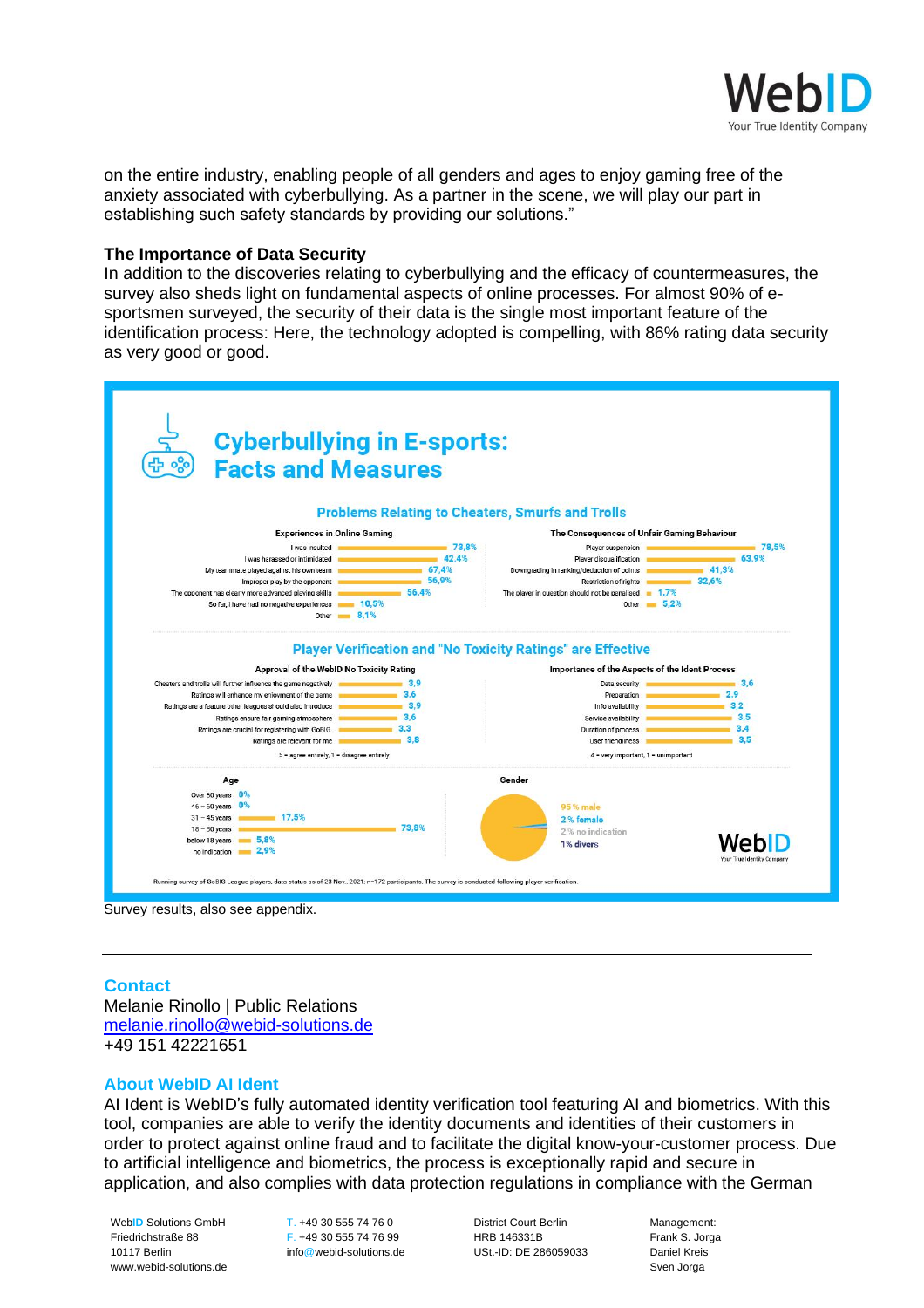

Data Protection Regulation (DSGVO). The security of WebID AI Ident is founded not least on WebID's leading edge in terms of experience in online identification. With its user-friendly process design, the solution is well-suited for all online services that seek to display fraud-proof onboarding or check-out processes.

### **WebID Solutions GmbH**

WebID is the pioneer of online identification in compliance with the German Money Laundering Law. With its invention of video identification in 2012, the company created a completely new market segment. To this day, WebID sets the standard for innovative identification methods, as seen last 2020 with the invention of a fully automated identification via online banking in compliance with the German Money Laundering law.

With 18 million transactions, WebID is one of the largest providers of online identifications in Europe. With the headquarters located in Berlin, Hamburg, Solingen and Kiel are the other main WebID sites in Germany. Others are located all over the globe. The extensive product portfolio includes numerous solutions for legally compliant online contract signatures and digital know your customer processes: from the fully automated transaction using artificial intelligence to video identification. In the area of identity management, WebID is entrusted with more than 8 million digital identities as of August 2021. As a digital ecosystem for companies, service providers, institutions and consumers, the Global Trust Technology Platform GTTP is provided by WebID for worldwide utilization of online identification processes, online fraud protection and online contract signatures.

WebIDs customers include Air Plus, Allianz, AMAG, Barclays, BAWAG-Group, BNP Paribas, Check24, DKB, Entrust, GoBIG League, ImmoScout24, ING, MMOGA, Santander, Skillshot, Sparda-Banken, Swisscom, Targobank, Trade Republic, Vodafone, West Lotto and many more.

For further information, please visit [www.webid-solutions.de.](https://www.webid-solutions.de/)

#### **About the GoBIG League**

The GoBIG League is a joint project launched in 2020 by the Berlin esports organisation Berlin International Gaming and FACEIT, one of the world's major operators of both professional and amateur e-sports competitions.

In the popular computer game Counterstrike: Global Offensive, the GoBIG League brings together players from Germany, Austria and Switzerland and, with almost 30,000 registered players, is one of Europe's largest gaming platforms of its kind.

#### **BIG**

With its headquarters in Berlin, Berlin International Gaming, known internationally by the acronym BIG, is one of the most successful European e-sports organisations. At present, the German association fields professional teams and players in ten different titles, including League of Legends, CounterStrike: Global Offensive, Quake Champions, Trackmania, Valorant, StarCraft 2, Clash Royale and Brawl Stars, each of which are ranked among the best in Germany and Europe.

The organisation's signature game is the glorious Counterstrike: Global Offensive Team headed by team captain Johannes "tabseN" Wodarz. With viewer ratings in the upper millions and filled arenas, Counterstrike is one of the hottest and most prestigious titles in e-sports. Since 2017, the German team has managed to establish itself among the world's leading players and has celebrated numerous notable successes. As well as securing the DreamHack Masters Summer 2020 and the CS\_Summit 6 Europe by achieving first place in the world rankings in 2020, the second place at the ESL One Cologne in the Lanxess Arena in Cologne still remains in the

Friedrichstraße 88 F. +49 30 555 74 76 99 HRB 146331B Frank S. Jorga<br>10117 Berlin Frank S. Jorga info@webid-solutions.de USt.-ID: DE 286059033 Daniel Kreis www.webid-solutions.de Sven Jorga Superversity of the Sven Jorga Sven Jorga Sven Jorga Sven Jorga Sven Jorga Sven Jorga Sven Jorga Sven Jorga Sven Jorga Sven Jorga Sven Jorga Sven Jorga Sven Jorga Sven Jorga Sven Jorga Sve

info@webid-solutions.de USt.-ID: DE 286059033 Daniel Kreis

Web**ID** Solutions GmbH T. +49 30 555 74 76 0 District Court Berlin Management: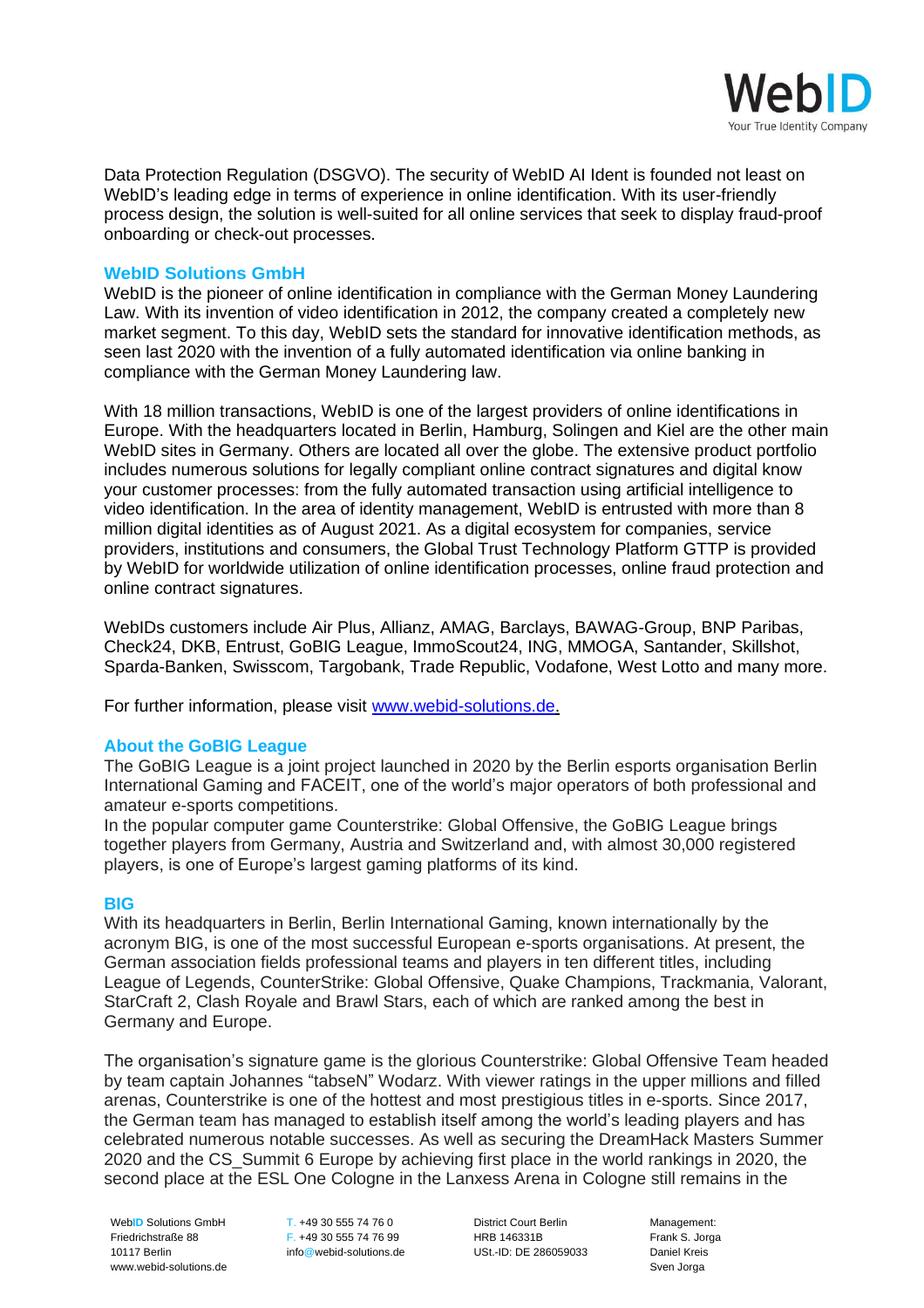

memory of countless fans to this day.

Besides the acquisition of a BLAST Premier Partner Slot in January 2021, BIG managed to acquire a Partner Slot in the ESL Pro League in October 2021 following a competitive bidding process. All in all, thus far BIG's professional teams have won more than USD 1,800,000 million in prize money.

WebID Solutions GmbH T. +49 30 555 74 76 0 District Court Berlin Management: Friedrichstraße 88 F. +49 30 555 74 76 99 HRB 146331B Frank S. Jorga<br>10117 Berlin Frank S. Jorga info@webid-solutions.de USt.-ID: DE 286059033 Daniel Kreis www.webid-solutions.de

info@webid-solutions.de USt.-ID: DE 286059033 Daniel Kreis<br>Sven Jorga